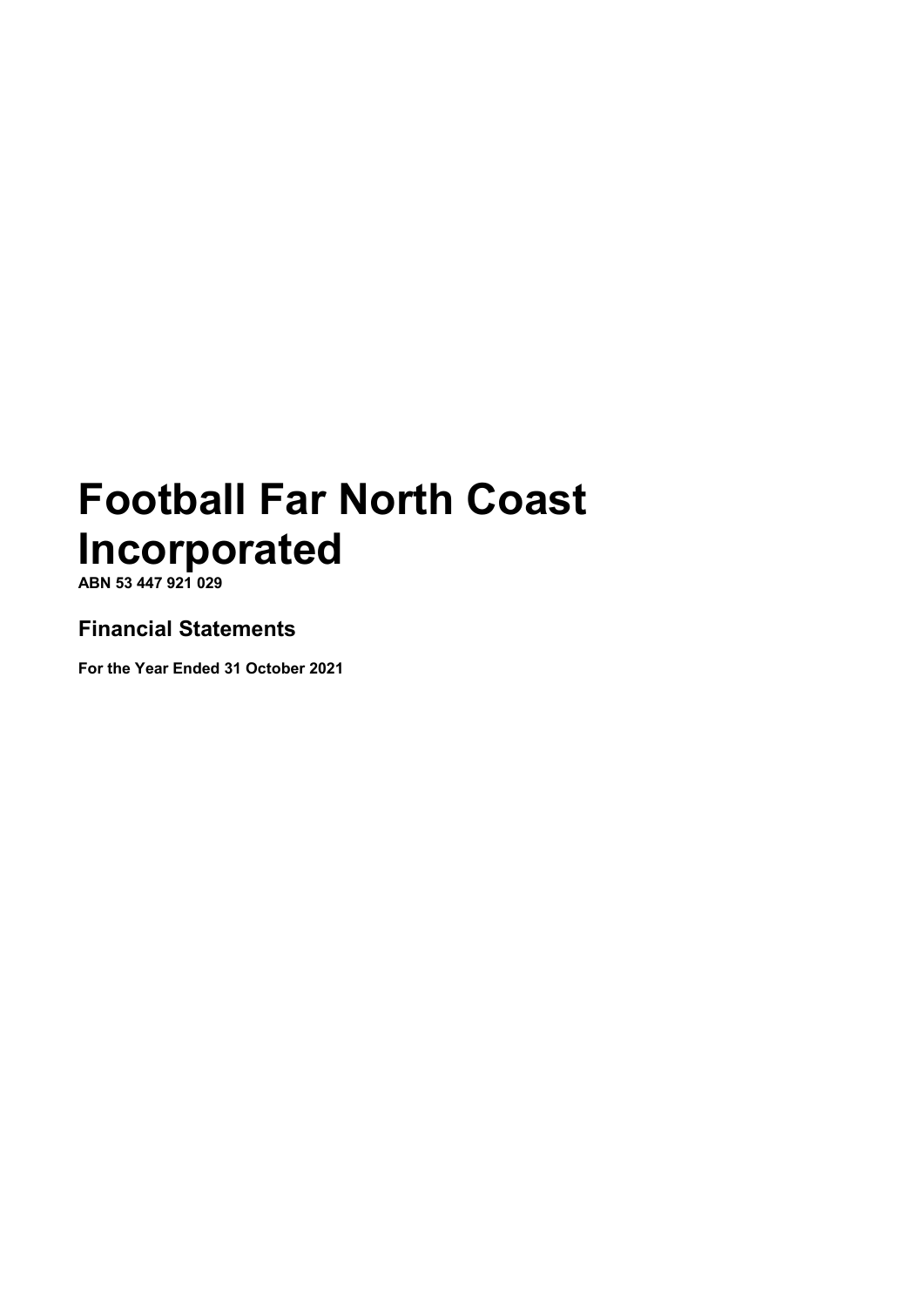ABN 53 447 921 029

# **Contents**

# For the Year Ended 31 October 2021

|                                                            | Page |
|------------------------------------------------------------|------|
| <b>Financial Statements</b>                                |      |
| Statement of Profit or Loss and Other Comprehensive Income |      |
| <b>Statement of Financial Position</b>                     | າ    |
| Statement of Changes in Equity                             | 3    |
| <b>Statement of Cash Flows</b>                             | 4    |
| Notes to the Financial Statements                          | 5    |

Statement by Members of the Committee 15 Independent Audit Report 16 Detailed Profit & Loss 28 and 28 and 28 and 28 and 28 and 28 and 28 and 28 and 28 and 28 and 28 and 28 and 28 and 28 and 28 and 28 and 28 and 28 and 28 and 28 and 28 and 28 and 28 and 28 and 28 and 28 and 28 and 28 and 28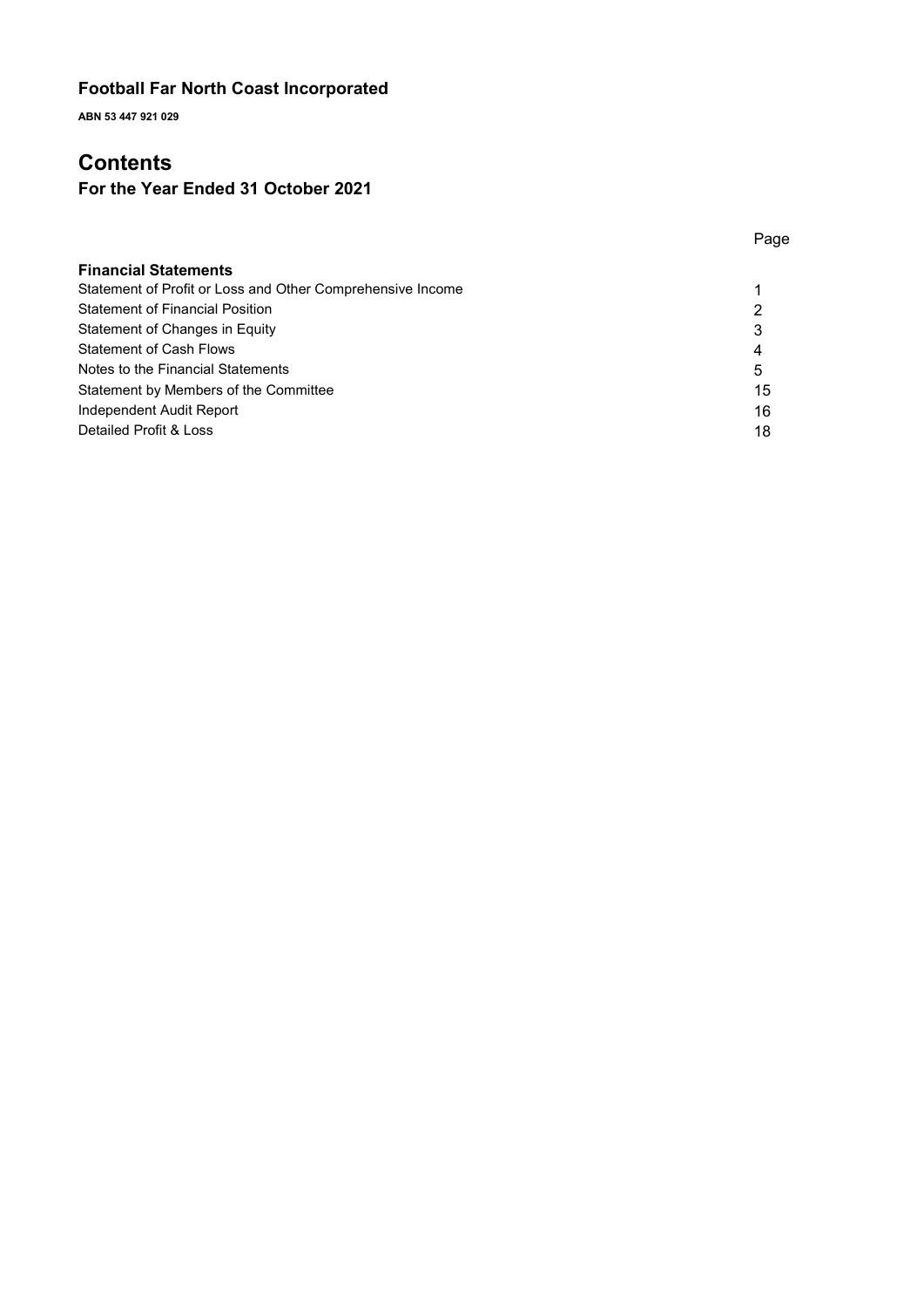ABN 53 447 921 029

# Statement of Profit or Loss and Other Comprehensive Income

For the Year Ended 31 October 2021

|                                    |             | 2021       | 2020       |
|------------------------------------|-------------|------------|------------|
|                                    | <b>Note</b> | \$         | \$         |
| Revenue and other income           | 4           | 563,458    | 472,886    |
| Administration expenses            |             | (47, 335)  | (47, 412)  |
| Competition expenses               |             | (15, 964)  | (2,744)    |
| Depreciation                       |             | (28, 504)  | (23, 598)  |
| Employee benefits expense          |             | (222, 946) | (228, 783) |
| Interest Expense                   |             | (1, 234)   | (1,802)    |
| Marketing expenses                 |             | (8,717)    | (12, 175)  |
| Match official expenses            |             | (183, 209) | (108, 036) |
| Match official gear                |             | (6, 331)   | (1,348)    |
| Profit before income tax           |             | 49,216     | 46,988     |
| Income tax expense                 |             |            |            |
| <b>Profit for the year</b>         |             | 49,216     | 46,988     |
| Total comprehensive income for the |             |            |            |
| year                               |             | 49,216     | 46,988     |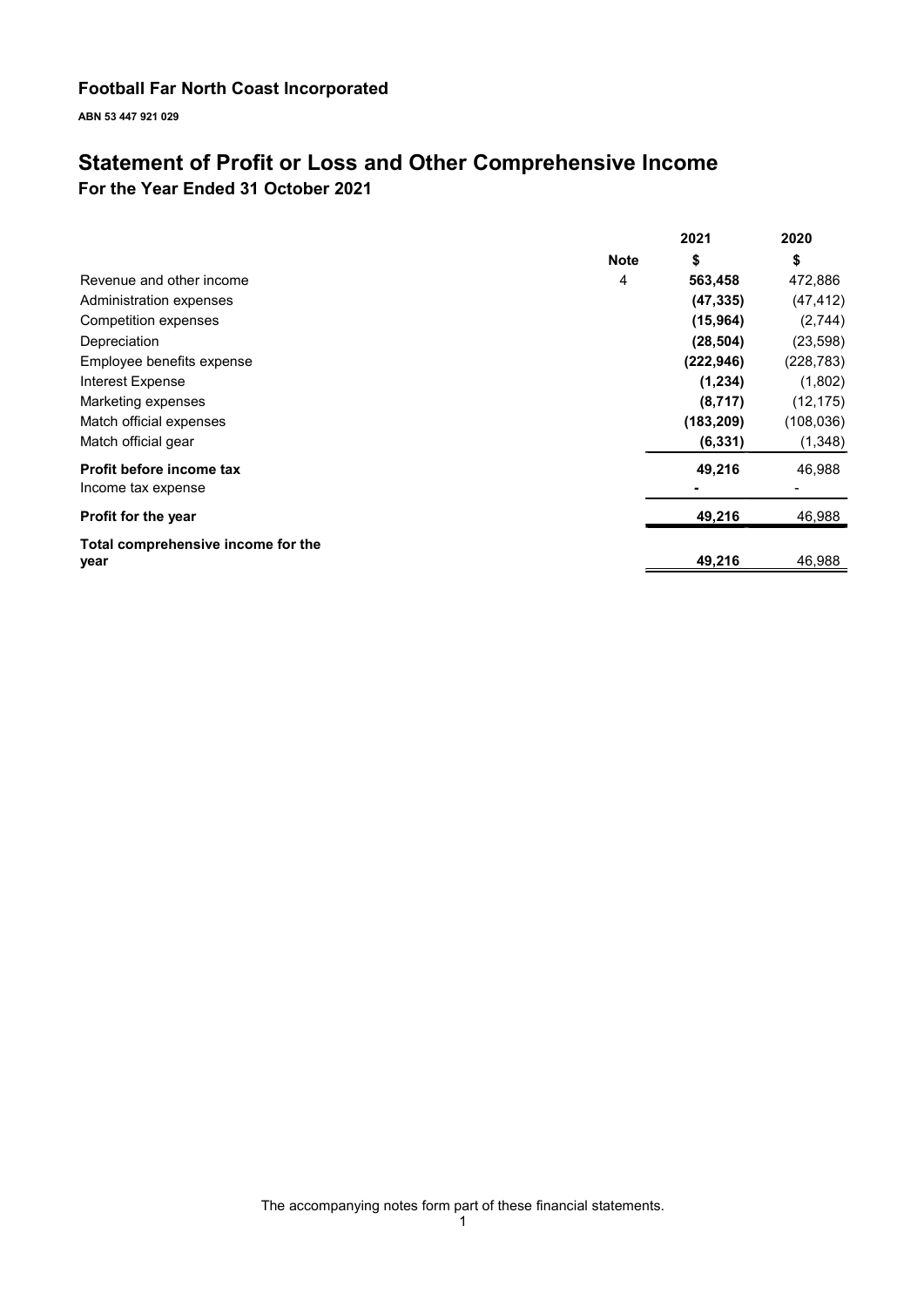ABN 53 447 921 029

# Statement of Financial Position

As At 31 October 2021

|                                                  |                | 2021    | 2020    |
|--------------------------------------------------|----------------|---------|---------|
|                                                  | <b>Note</b>    | \$      | \$      |
| <b>ASSETS</b>                                    |                |         |         |
| <b>CURRENT ASSETS</b>                            |                |         |         |
| Cash and cash equivalents                        | 5              | 894,564 | 864,763 |
| Inventories                                      | 6              | 4,893   | 7,123   |
| Other assets                                     | 8              | 1,650   | 11,232  |
| TOTAL CURRENT ASSETS                             |                | 901,107 | 883,118 |
| <b>NON-CURRENT ASSETS</b>                        |                |         |         |
| Property, plant and equipment                    | $\overline{7}$ | 39,598  | 11,142  |
| Right-of-use assets                              | 9              | 3,138   | 21,971  |
| TOTAL NON-CURRENT ASSETS                         |                | 42,736  | 33,113  |
| <b>TOTAL ASSETS</b>                              |                | 943,843 | 916,231 |
| <b>LIABILITIES</b><br><b>CURRENT LIABILITIES</b> |                |         |         |
| Trade and other payables                         | 10             | 44,438  | 59,684  |
| Other financial liabilities                      | 11             | 8,004   | 14,784  |
| Lease liabilities                                | 9              | 3,243   | 19,057  |
| <b>Employee Benefits</b>                         | 12             | 44,495  | 44,685  |
| <b>TOTAL CURRENT LIABILITIES</b>                 |                | 100,180 | 138,210 |
| NON-CURRENT LIABILITIES                          |                |         |         |
| Other financial liabilities                      | 11             | 17,677  |         |
| Lease liabilities                                | 9              |         | 3,243   |
| Employee benefits                                | 12             | 6,234   | 4,242   |
| TOTAL NON-CURRENT LIABILITIES                    |                | 23,911  | 7,485   |
| <b>TOTAL LIABILITIES</b>                         |                | 124,091 | 145,695 |
| <b>NET ASSETS</b>                                |                | 819,752 | 770,536 |
|                                                  |                |         |         |
| <b>EQUITY</b>                                    |                |         |         |
| Retained earnings                                |                | 819,752 | 770,536 |
| <b>TOTAL EQUITY</b>                              |                | 819,752 | 770,536 |
|                                                  |                |         |         |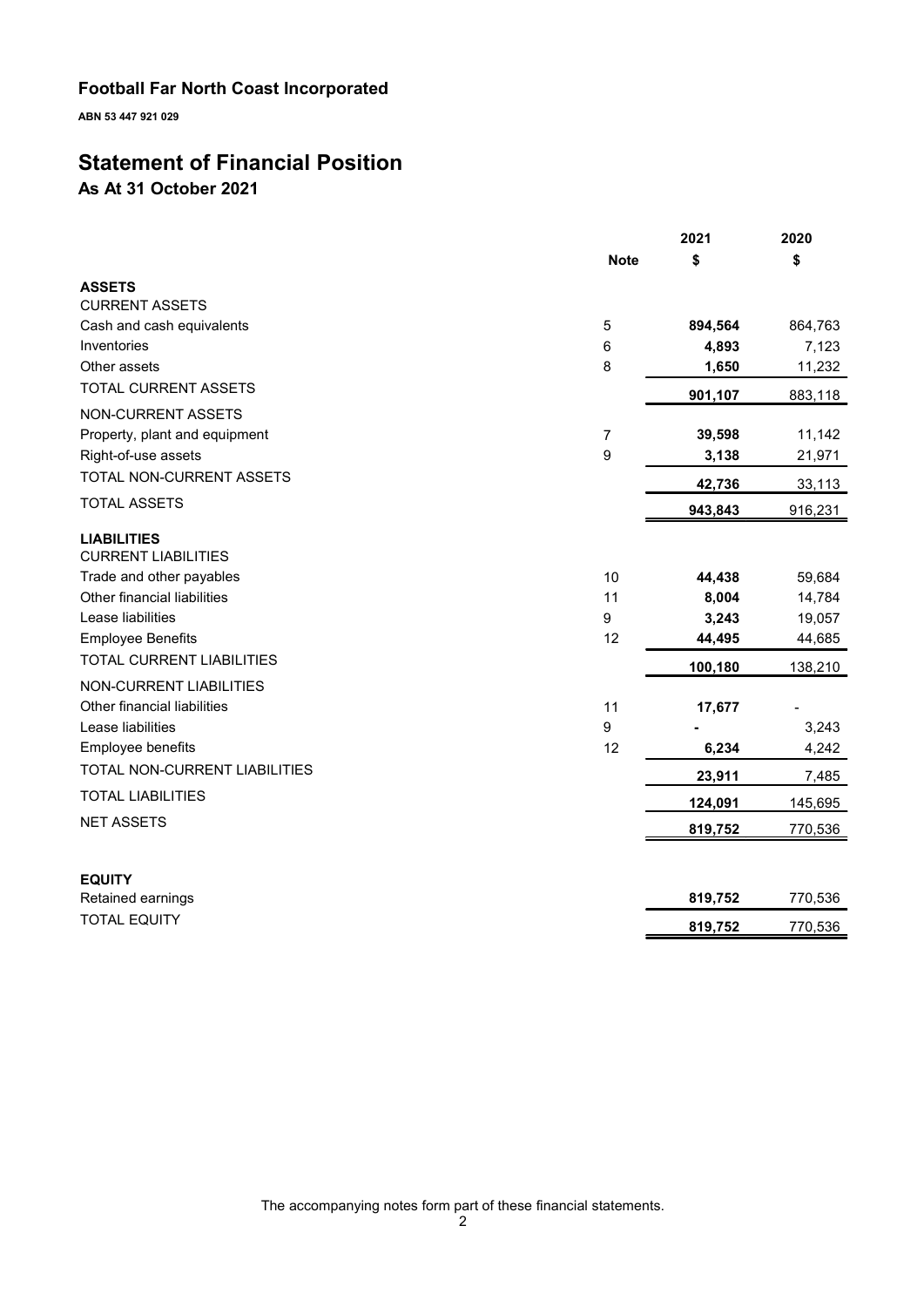ABN 53 447 921 029

# Statement of Changes in Equity

For the Year Ended 31 October 2021

| 2021                              |                                    |
|-----------------------------------|------------------------------------|
|                                   | <b>Retained</b><br><b>Earnings</b> |
|                                   | \$                                 |
| <b>Balance at 1 November 2020</b> | 770,536                            |
| Profit/(Loss) for the year        | 49,216                             |
| <b>Balance at 31 October 2021</b> | 819,752                            |
|                                   |                                    |
| 2020                              | <b>Retained</b>                    |
|                                   | <b>Earnings</b>                    |
|                                   | \$                                 |
| <b>Balance at 1 November 2019</b> | 723,548                            |
| Profit/(Loss) for the year        | 46,988                             |
| Balance at 31 October 2020        | 770,536                            |

The accompanying notes form part of these financial statements.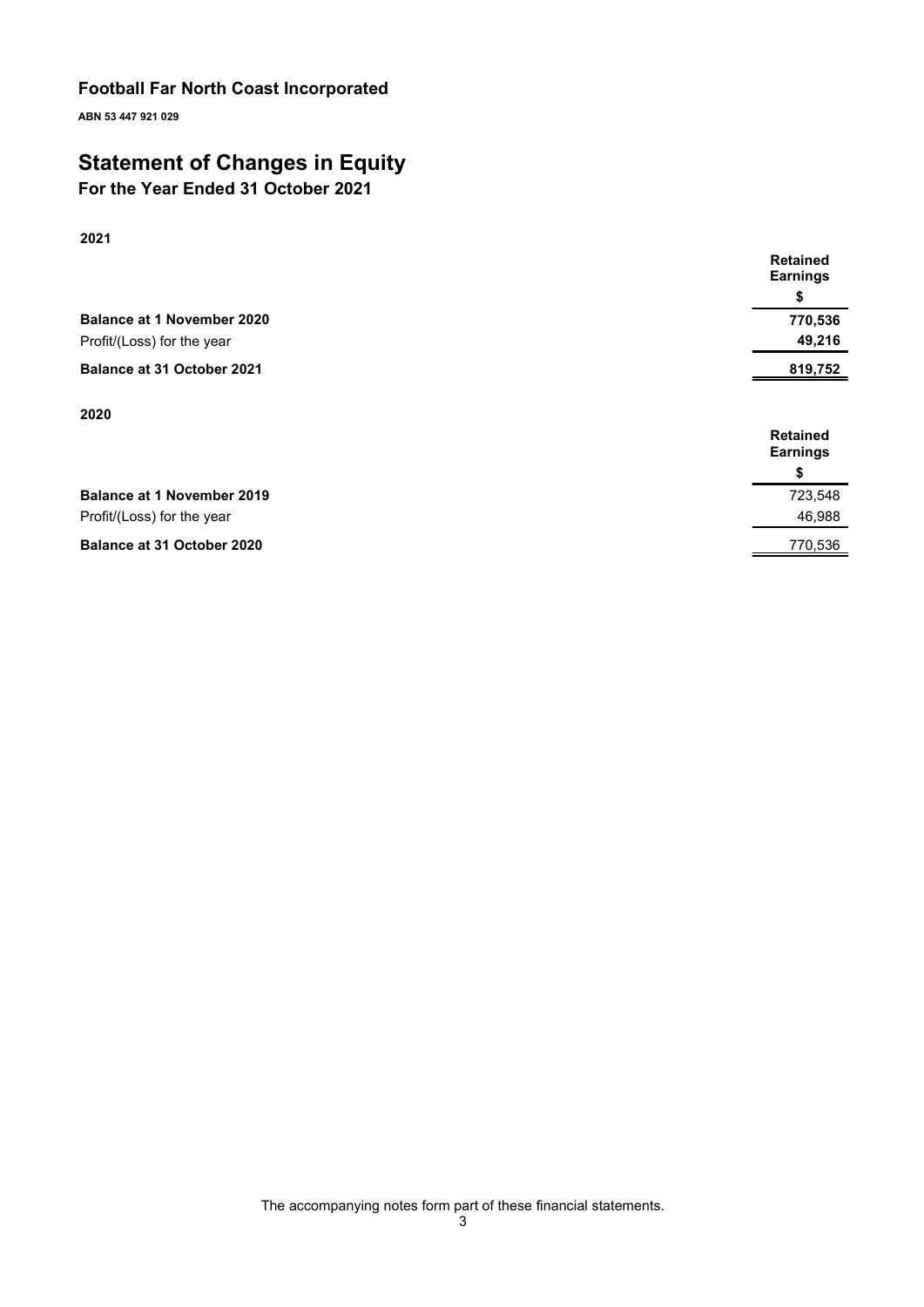ABN 53 447 921 029

# Statement of Cash Flows

# For the Year Ended 31 October 2021

|                                                              |             | 2021          | 2020       |
|--------------------------------------------------------------|-------------|---------------|------------|
|                                                              | <b>Note</b> | \$            | \$         |
| <b>CASH FLOWS FROM OPERATING</b><br><b>ACTIVITIES:</b>       |             |               |            |
| Receipts from customers                                      |             | 1,210,272     | 850,763    |
| Payments to suppliers and<br>employees                       |             | (1, 144, 311) | (764, 408) |
| Interest received                                            |             | 5,424         | 9,987      |
| Interest paid                                                |             | (1, 234)      | (1,802)    |
| Net cash provided by/(used in)<br>operating activities       | 14          | 70,151        | 94,540     |
| <b>CASH FLOWS FROM INVESTING</b><br><b>ACTIVITIES:</b>       |             |               |            |
| <b>CASH FLOWS FROM FINANCING</b><br><b>ACTIVITIES:</b>       |             |               |            |
| Repayment of borrowings                                      |             | (21, 293)     | (5, 556)   |
| Payment of lease liabilities                                 |             | (19, 057)     | (15, 365)  |
| Net cash provided by/(used in)<br>financing activities       |             | (40, 350)     | (20, 921)  |
| Net increase/(decrease) in cash and<br>cash equivalents held |             | 29,801        | 73,619     |
| Cash and cash equivalents at<br>beginning of year            |             | 864,763       | 791,144    |
| Cash and cash equivalents at end of<br>financial year        | 5           | 894,564       | 864,763    |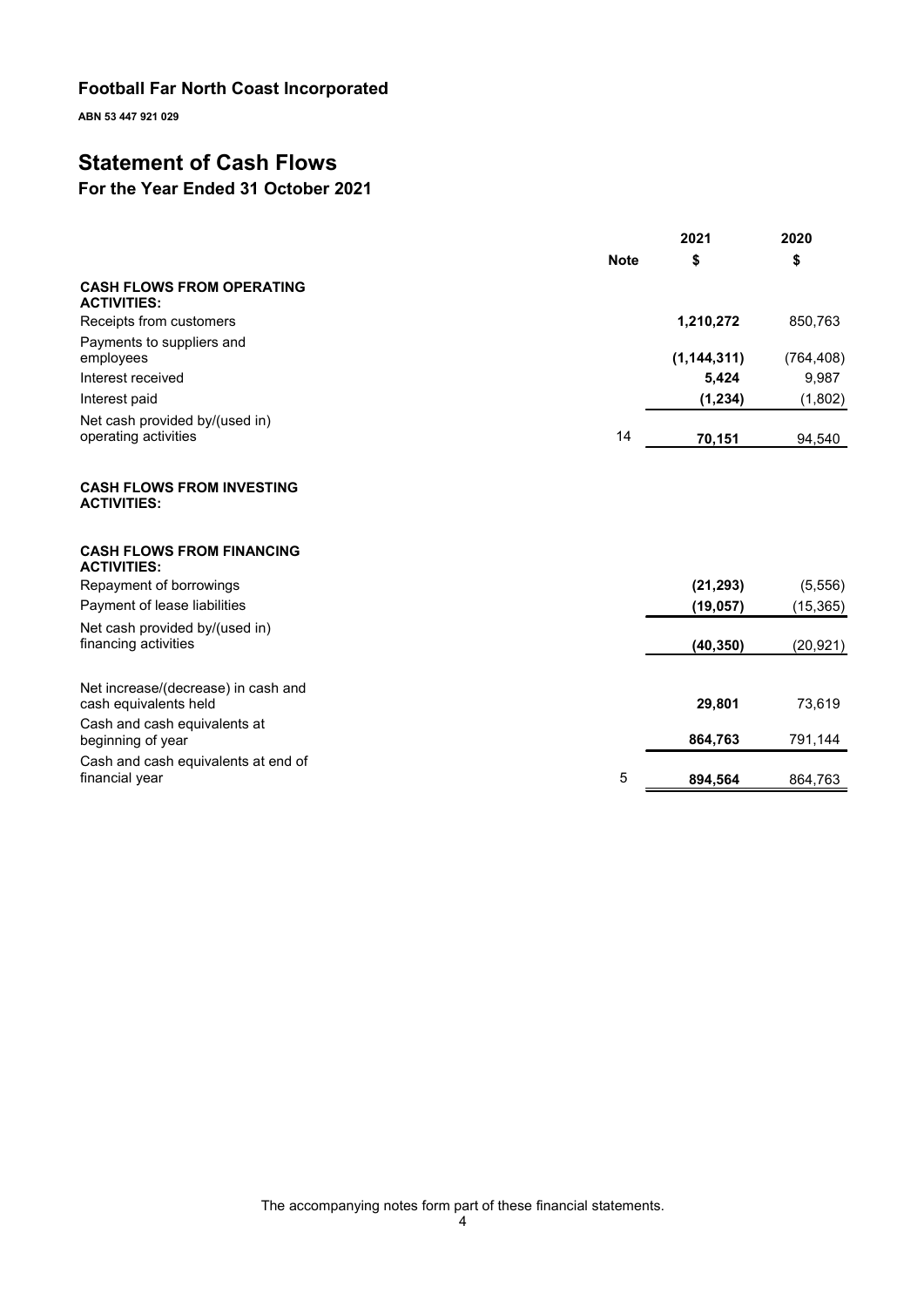ABN 53 447 921 029

# Notes to the Financial Statements

#### For the Year Ended 31 October 2021

The financial statements cover Football Far North Coast Incorporated as an individual entity. Football Far North Coast Incorporated is a not-for-profit Association incorporated in New South Wales under the Associations Incorporation Act (NSW) 2009 and Associations Incorporation Regulation (NSW) 2010 ('the Act').

Comparatives are consistent with prior years, unless otherwise stated.

#### 1 Basis of Preparation

The Special Purpose financial statements have been prepared in accordance with the recognition and measurement requirements of the Australian Accounting Standards and Accounting Interpretations. The Association has taken advantage of the relief in Class Order 11/01 Financial Reporting Requirements and has prepared financial statements with reduced disclosures.

The financial statements have been prepared on an accruals basis and are based on historical costs modified, where applicable, by the measurement at fair value of selected non-current assets, financial assets and financial liabilities.

Significant accounting policies adopted in the preparation of these financial statements are presented below and are consistent with prior reporting periods unless otherwise stated.

#### 2 Summary of Significant Accounting Policies

#### (a) Income Tax

The Association is exempt from income tax under Division 50 of the Income Tax Assessment Act 1997.

#### (b) Revenue and other income

#### Revenue from contracts with customers

The core principle of AASB 15 is that revenue is recognised on a basis that reflects the transfer of promised goods or services to customers at an amount that reflects the consideration the Association expects to receive in exchange for those goods or services. Revenue is recognised by applying a five-step model as follows:

- 1. Identify the contract with the customer
- 2. Identify the performance obligations
- 3. Determine the transaction price
- 4. Allocate the transaction price to the performance obligations
- 5. Recognise revenue as and when control of the performance obligations is transferred

Generally the timing of the payment for sale of goods and rendering of services corresponds closely to the timing of satisfaction of the performance obligations, however where there is a difference, it will result in the recognition of a receivable, contract asset or contract liability.

None of the revenue streams of the Association have any significant financing terms as there is less than 12 months between receipt of funds and satisfaction of performance obligations.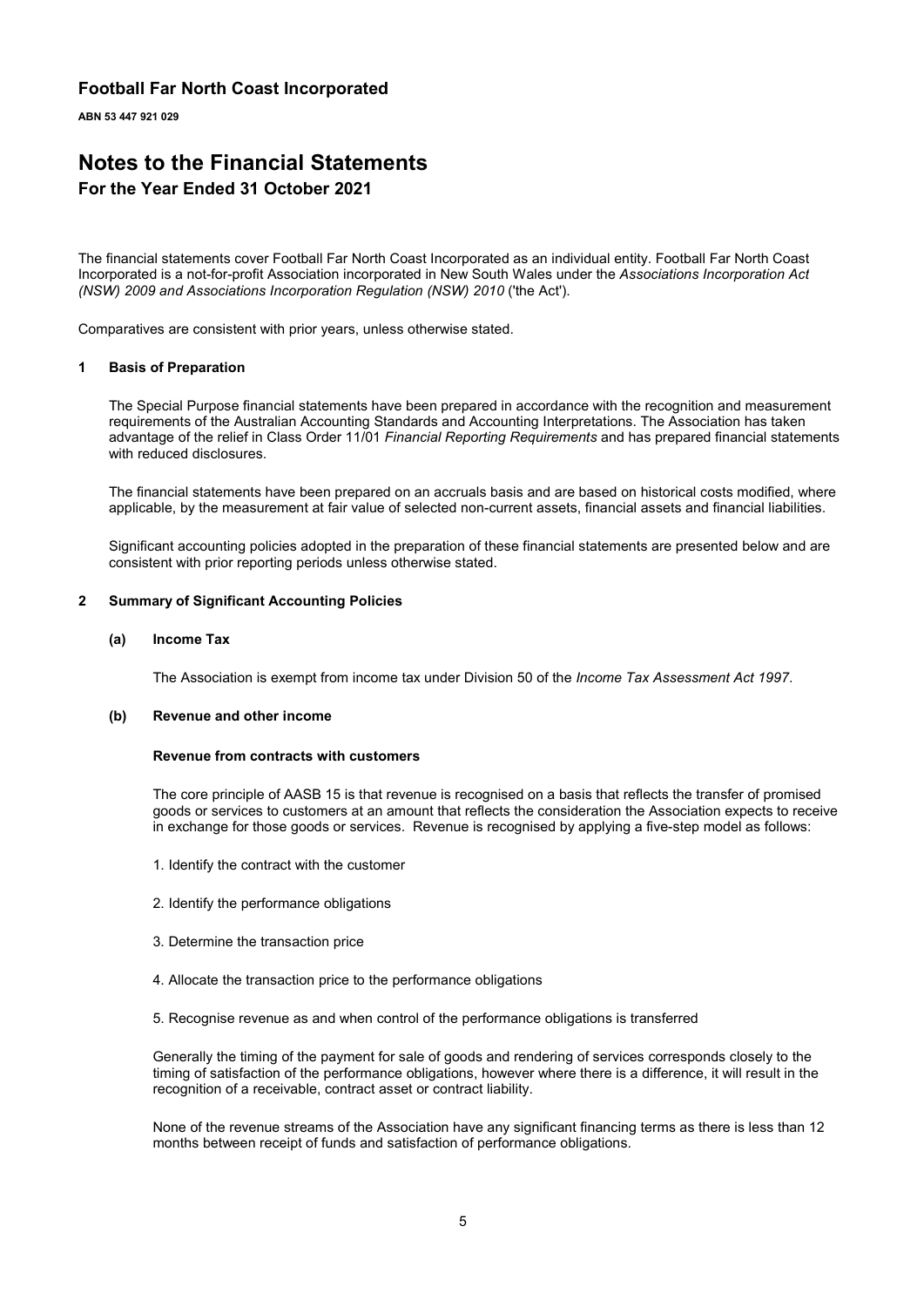ABN 53 447 921 029

# Notes to the Financial Statements

#### For the Year Ended 31 October 2021

#### 2 Summary of Significant Accounting Policies

#### (b) Revenue and other income

#### Specific revenue streams

The revenue recognition policies for the principal revenue streams of the Association are:

#### Player participation levies

Revenue from Player Participation Levies is recognised over the term of the playing season, with any unearned portion being deferred and included in liabilities.

Player Participation Levies are collected by the member clubs from players and paid to the Association. The Association also receives levies on behalf of Northern New South Wales Football (NNSWF) and these levies are not recognised as revenue as the Association is acting as an agent.

#### Match official income

Revenue from match official fees is recognised at a point in time when the relevant match has been played. Any unearned portion is deferred and included in current liabilities

#### Sponsorship

Revenue is recognised as performance obligations of the sponsorship agreements are met. Any unearned portion is deferred and included in current liabilities.

#### Interest revenue

Interest is recognised using the effective interest method.

#### Other income

Other income is recognised on an accruals basis when the Association is entitled to it.

#### (c) Goods and services tax (GST)

Revenue, expenses and assets are recognised net of the amount of goods and services tax (GST), except where the amount of GST incurred is not recoverable from the Australian Taxation Office (ATO).

Receivables and payable are stated inclusive of GST.

#### (d) Inventories

Inventories held for sale are measured at the lower of cost and net realisable value.

#### (e) Property, plant and equipment

Each class of property, plant and equipment is carried at cost or fair value less, where applicable, any accumulated depreciation and impairment.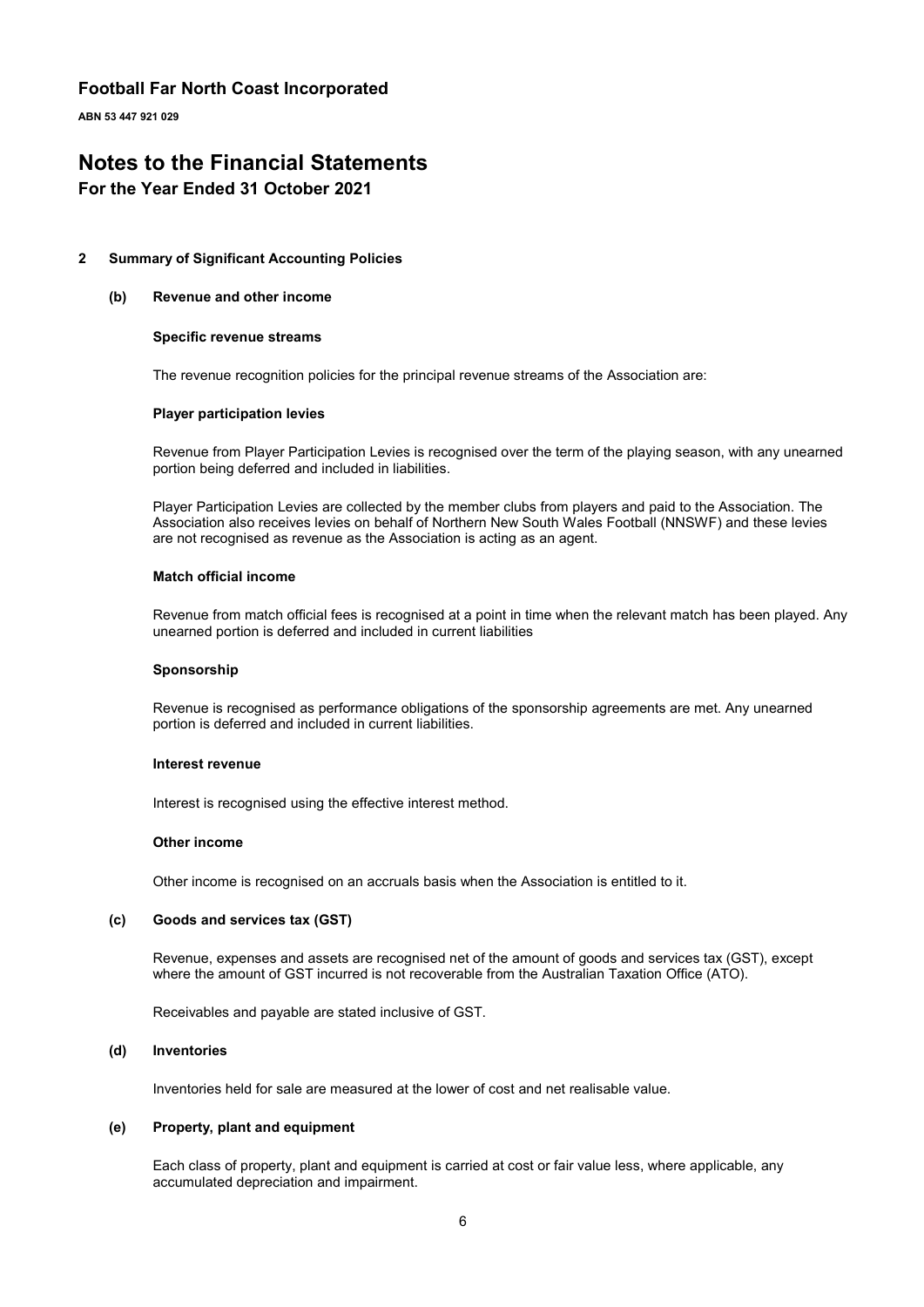ABN 53 447 921 029

# Notes to the Financial Statements

#### For the Year Ended 31 October 2021

#### 2 Summary of Significant Accounting Policies

#### (e) Property, plant and equipment

Items of property, plant and equipment acquired for nil or nominal consideration have been recorded at the acquisition date fair value.

#### Plant and equipment

Plant and equipment are measured using the cost model.

#### Depreciation

Property, plant and equipment, excluding freehold land, is depreciated on a straight-line basis over the assets useful life to the Association, commencing when the asset is ready for use.

At the end of each annual reporting period, the depreciation method, useful life and residual value of each asset is reviewed. Any revisions are accounted for prospectively as a change in estimate.

#### (f) Financial instruments

Financial instruments are recognised initially on the date that the Association becomes party to the contractual provisions of the instrument.

On initial recognition, all financial instruments are measured at fair value plus transaction costs (except for instruments measured at fair value through profit or loss where transaction costs are expensed as incurred).

#### Financial assets

All recognised financial assets are subsequently measured in their entirety at either amortised cost or fair value, depending on the classification of the financial assets.

#### **Classification**

On initial recognition, the Association classifies its financial assets into the following categories, those measured at:

- amortised cost
- fair value through profit or loss FVTPL

Financial assets are not reclassified subsequent to their initial recognition unless the Association changes its business model for managing financial assets.

#### Amortised cost

Assets measured at amortised cost are financial assets where:

- the business model is to hold assets to collect contractual cash flows; and
- the contractual terms give rise on specified dates to cash flows are solely payments of principal and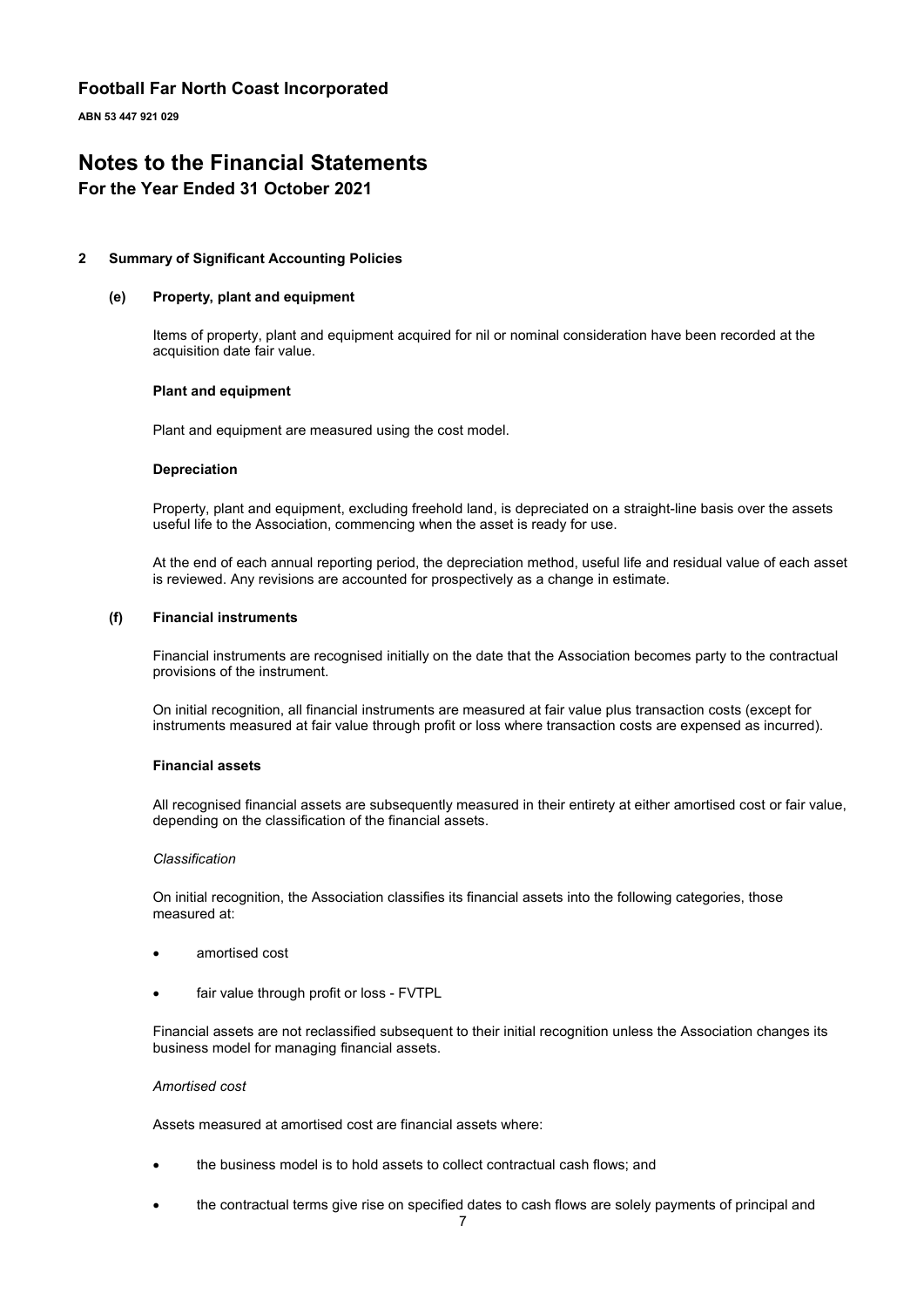ABN 53 447 921 029

# Notes to the Financial Statements

#### For the Year Ended 31 October 2021

#### 2 Summary of Significant Accounting Policies

#### (f) Financial instruments

#### Financial assets

interest on the principal amount outstanding.

The Association's financial assets measured at amortised cost comprise trade and other receivables and cash and cash equivalents in the statement of financial position.

Subsequent to initial recognition, these assets are carried at amortised cost using the effective interest rate method less provision for impairment.

Interest income, foreign exchange gains or losses and impairment are recognised in profit or loss. Gain or loss on derecognition is recognised in profit or loss.

Financial assets through profit or loss

All financial assets not classified as measured at amortised cost or fair value through other comprehensive income as described above are measured at FVTPL.

Net gains or losses, including any interest or dividend income are recognised in profit or loss (refer to hedging accounting policy for derivatives designated as hedging instruments.)

#### Impairment of financial assets

Impairment of financial assets is recognised on an expected credit loss (ECL) basis for the following assets:

- financial assets measured at amortised cost
- debt investments measured at FVOCI

When determining whether the credit risk of a financial assets has increased significant since initial recognition and when estimating ECL, the Association considers reasonable and supportable information that is relevant and available without undue cost or effort. This includes both quantitative and qualitative information and analysis based on the Association's historical experience and informed credit assessment and including forward looking information.

The Association uses the presumption that an asset which is more than 30 days past due has seen a significant increase in credit risk.

The Association uses the presumption that a financial asset is in default when:

- the other party is unlikely to pay its credit obligations to the Association in full, without recourse to the Association to actions such as realising security (if any is held); or
- the financial assets is more than 90 days past due.

Credit losses are measured as the present value of the difference between the cash flows due to the Association in accordance with the contract and the cash flows expected to be received. This is applied using a probability weighted approach.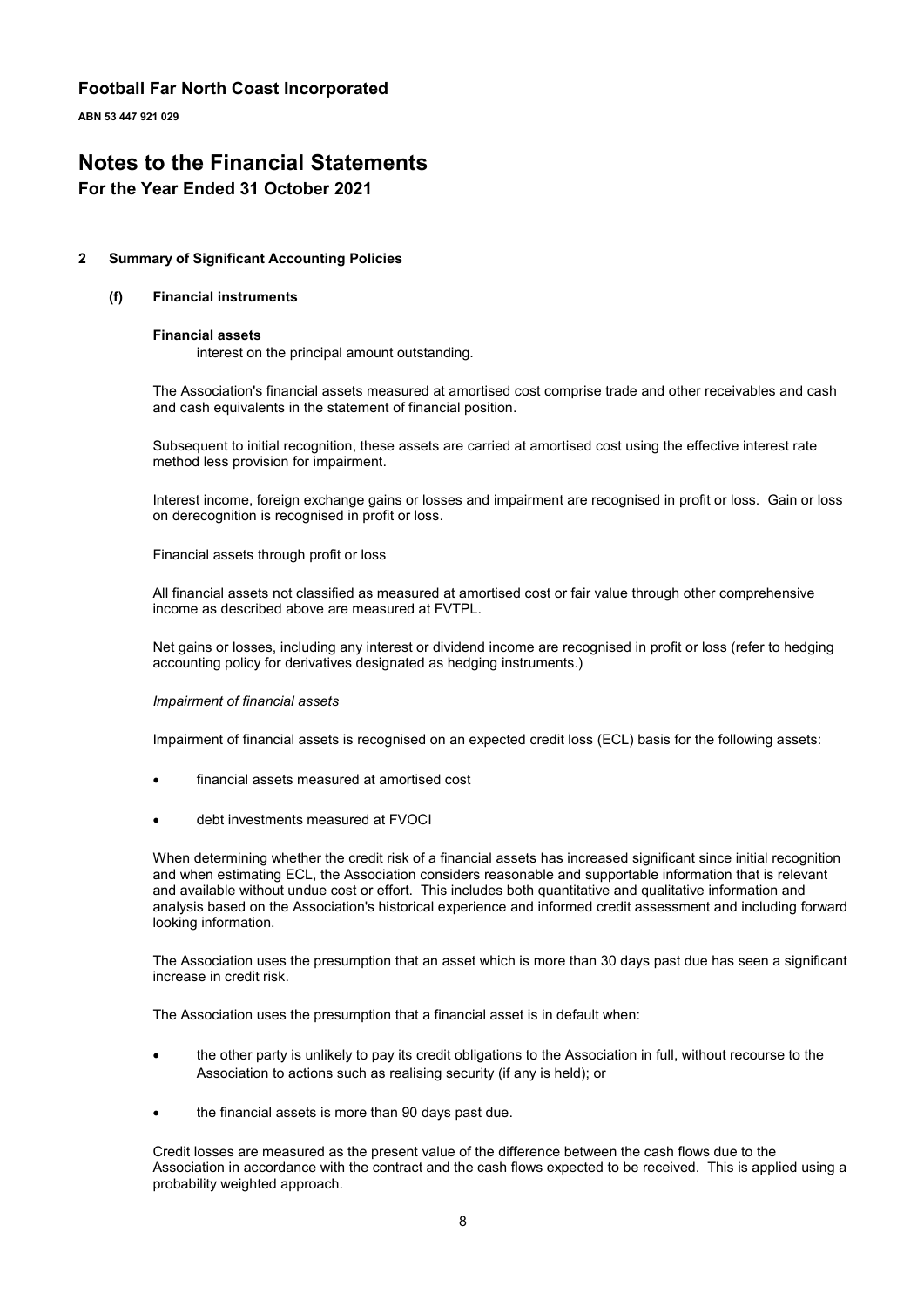ABN 53 447 921 029

# Notes to the Financial Statements

#### For the Year Ended 31 October 2021

#### 2 Summary of Significant Accounting Policies

#### (f) Financial instruments

#### Financial assets

#### Trade receivables

Impairment of trade receivables have been determined using the simplified approach in AASB 9 which uses an estimation of lifetime expected credit losses. The Association has determined the probability of non-payment of the receivable and multiplied this by the amount of the expected loss arising from default.

The amount of the impairment is recorded in a separate allowance account with the loss being recognised in finance expense. Once the receivable is determined to be uncollectable then the gross carrying amount is written off against the associated allowance.

Where the Association renegotiates the terms of trade receivables due from certain customers, the new expected cash flows are discounted at the original effective interest rate and any resulting difference to the carrying value is recognised in profit or loss.

#### Other financial assets measured at amortised cost

Impairment of other financial assets measured at amortised cost are determined using the expected credit loss model in AASB 9. On initial recognition of the asset, an estimate of the expected credit losses for the next 12 months is recognised. Where the asset has experienced significant increase in credit risk then the lifetime losses are estimated and recognised.

#### Financial liabilities

The Association measures all financial liabilities initially at fair value less transaction costs, subsequently financial liabilities are measured at amortised cost using the effective interest rate method.

The financial liabilities of the Association comprise trade payables, bank and other loans and finance lease liabilities.

#### (g) Cash and cash equivalents

Cash and cash equivalents comprises cash on hand, demand deposits and short-term investments which are readily convertible to known amounts of cash and which are subject to an insignificant risk of change in value.

#### (h) Leases

At the lease commencement, the Association recognises a right-of-use asset and associated lease liability for the lease term. The lease term includes extension periods where the Association believes it is reasonably certain that the option will be exercised.

The right-of-use asset is measured using the cost model where cost on initial recognition comprises of the lease liability, initial direct costs, prepaid lease payments, estimated cost of removal and restoration less any lease incentives received.

The right-of-use asset is depreciated over the lease term on a straight line basis and assessed for impairment in accordance with the impairment of assets accounting policy.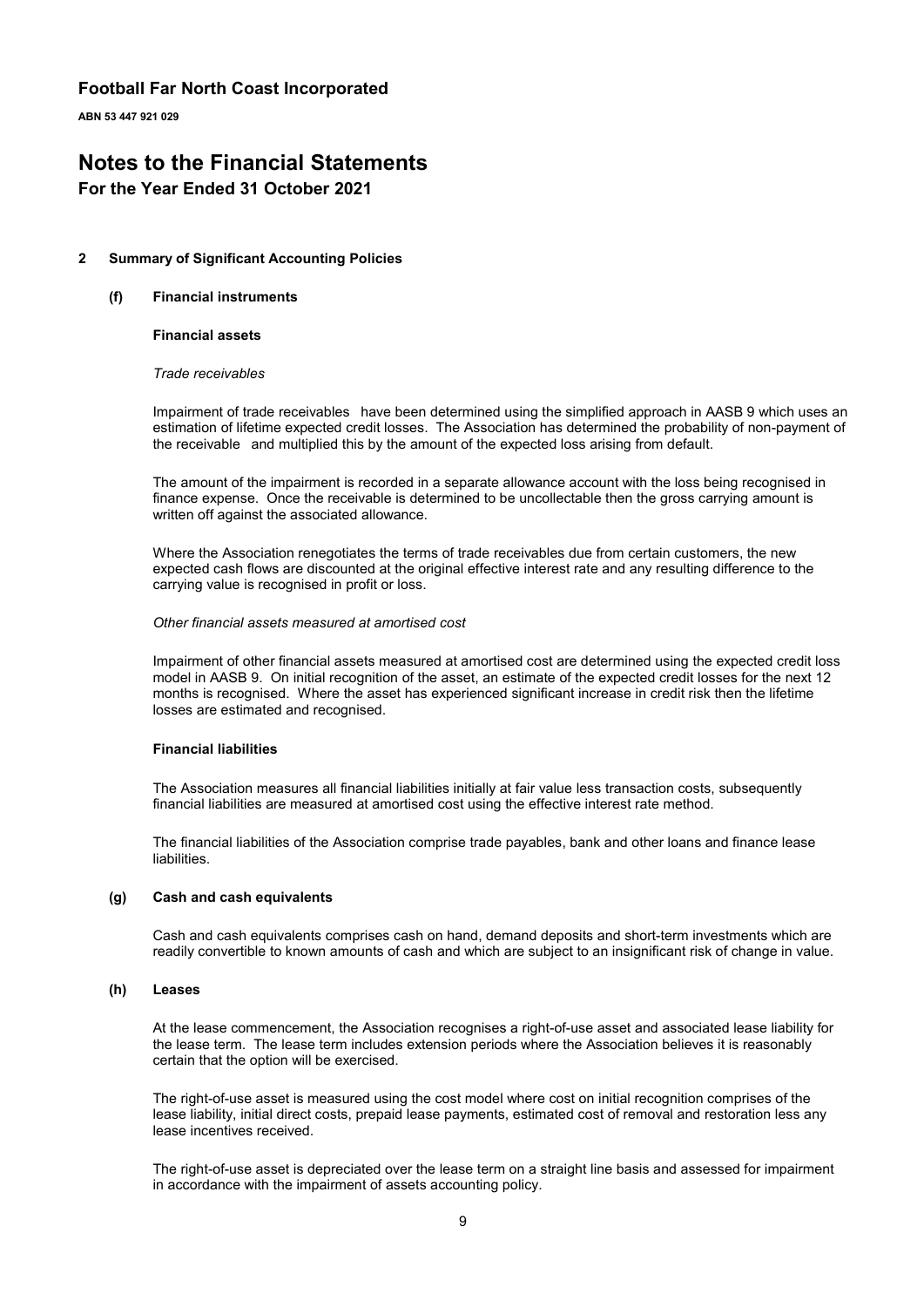ABN 53 447 921 029

# Notes to the Financial Statements

#### For the Year Ended 31 October 2021

#### 2 Summary of Significant Accounting Policies

#### (h) Leases

The lease liability is initially measured at the present value of the remaining lease payments at the commencement of the lease. The discount rate is the rate implicit in the lease, however where this cannot be readily determined then the Association's incremental borrowing rate is used.

Subsequent to initial recognition, the lease liability is measured at amortised cost using the effective interest rate method. The lease liability is remeasured whether there is a lease modification, change in estimate of the lease term or index upon which the lease payments are based (e.g. CPI) or a change in the Association's assessment of lease term.

Where the lease liability is remeasured, the right-of-use asset is adjusted to reflect the remeasurement or is recorded in profit or loss if the carrying amount of the right-of-use asset has been reduced to zero.

#### (i) Employee benefits

Provision is made for the Association's liability for employee benefits arising from services rendered by employees to the end of the reporting period. Employee benefits that are expected to be wholly settled within one year have been measured at the amounts expected to be paid when the liability is settled.

Employee benefits expected to be settled more than one year after the end of the reporting period have been measured at the present value of the estimated future cash outflows to be made for those benefits. In determining the liability, consideration is given to employee wage increases and the probability that the employee may satisfy vesting requirements. Cashflows are discounted using market yields on high quality corporate bond rates, with terms to maturity that match the expected timing of cashflows. Changes in the measurement of the liability are recognised in profit or loss.

#### 3 Critical Accounting Estimates and Judgments

The directors make estimates and judgements during the preparation of these financial statements regarding assumptions about current and future events affecting transactions and balances.

These estimates and judgements are based on the best information available at the time of preparing the financial statements, however as additional information is known then the actual results may differ from the estimates.

The significant estimates and judgements made have been described below.

#### COVID-19

As a result of the spread of the COVID-19 pandemic, economic uncertainties have arisen which are likely to have a financial impact on the Association. The Government mandated lockdowns have caused the Association to operate at a limited capacity. This has resulted in decreases in revenue streams including player participation levies. There are additional financial impacts expected as a result of the spread of COVID-19 but these cannot be accurately measured at this current point in time.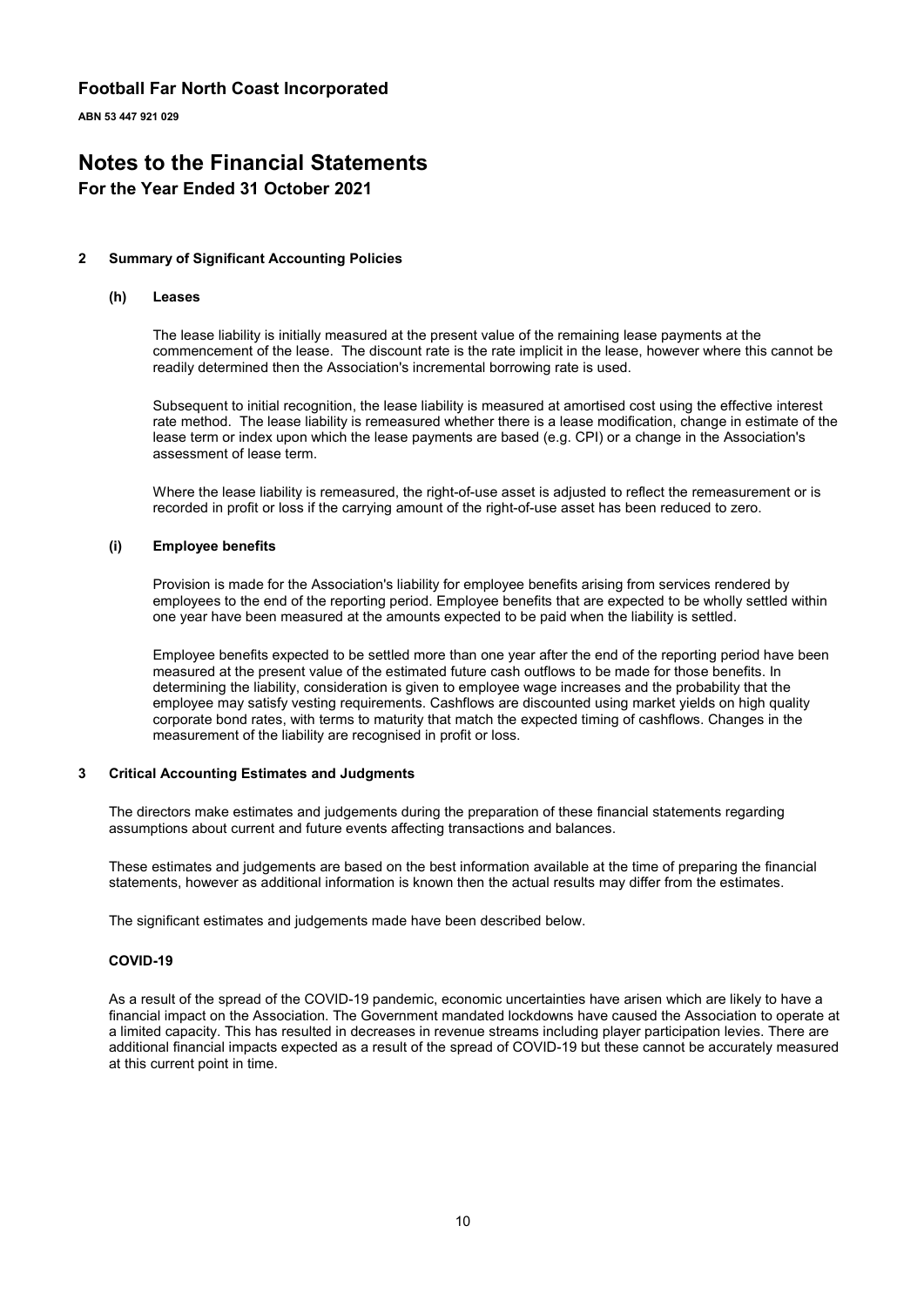ABN 53 447 921 029

# Notes to the Financial Statements

# For the Year Ended 31 October 2021

#### 4 Revenue and Other Income

|                             | 2021    | 2020           |
|-----------------------------|---------|----------------|
|                             | \$      | \$             |
| Cashflow boost              |         | 46,462         |
| Club match official income  | 178,621 | 108,596        |
| Interest Income             | 4,945   | 8,876          |
| Jobseeker subsidy           | ٠       | 36,000         |
| Marketing and sponsorships  | 17,000  | 16,536         |
| Match official gear sales   | 2,750   | 2,582          |
| Player participation levies | 342,183 | 235,606        |
| Profit on disposal of asset | 8,669   | $\blacksquare$ |
| State Government grant      |         | 13,000         |
| Sundry income               | 9,290   | 5,228          |
| <b>Total Revenue</b>        | 563,458 | 472,886        |
| Cash                        |         |                |
|                             | 2021    | 2020           |
|                             | \$      | \$             |

2020

2020

2021

2021

| Cash on hand  | 400     | 400     |
|---------------|---------|---------|
| Bank balances | 894.164 | 864.363 |
|               | 894.564 | 864.763 |

#### 6 Inventories

 $5<sub>5</sub>$ 

|                      | æ     | S     |
|----------------------|-------|-------|
| At cost:             |       |       |
| Uniforms & Equipment | 4,893 | 7,123 |
|                      | 4,893 | 7,123 |

#### 7 Property, plant and equipment

|                           | \$       | \$        |
|---------------------------|----------|-----------|
| Plant and equipment       |          |           |
| At cost                   | 7.791    | 7,791     |
| Accumulated depreciation  | (5,830)  | (5, 131)  |
| Total plant and equipment | 1,961    | 2,660     |
| Motor vehicles            |          |           |
| At cost                   | 45,822   | 35,916    |
| Accumulated depreciation  | (8, 185) | (27, 434) |
| Total motor vehicles      | 37,637   | 8,482     |
| Total property, plant and |          |           |
| equipment                 | 39,598   | 11,142    |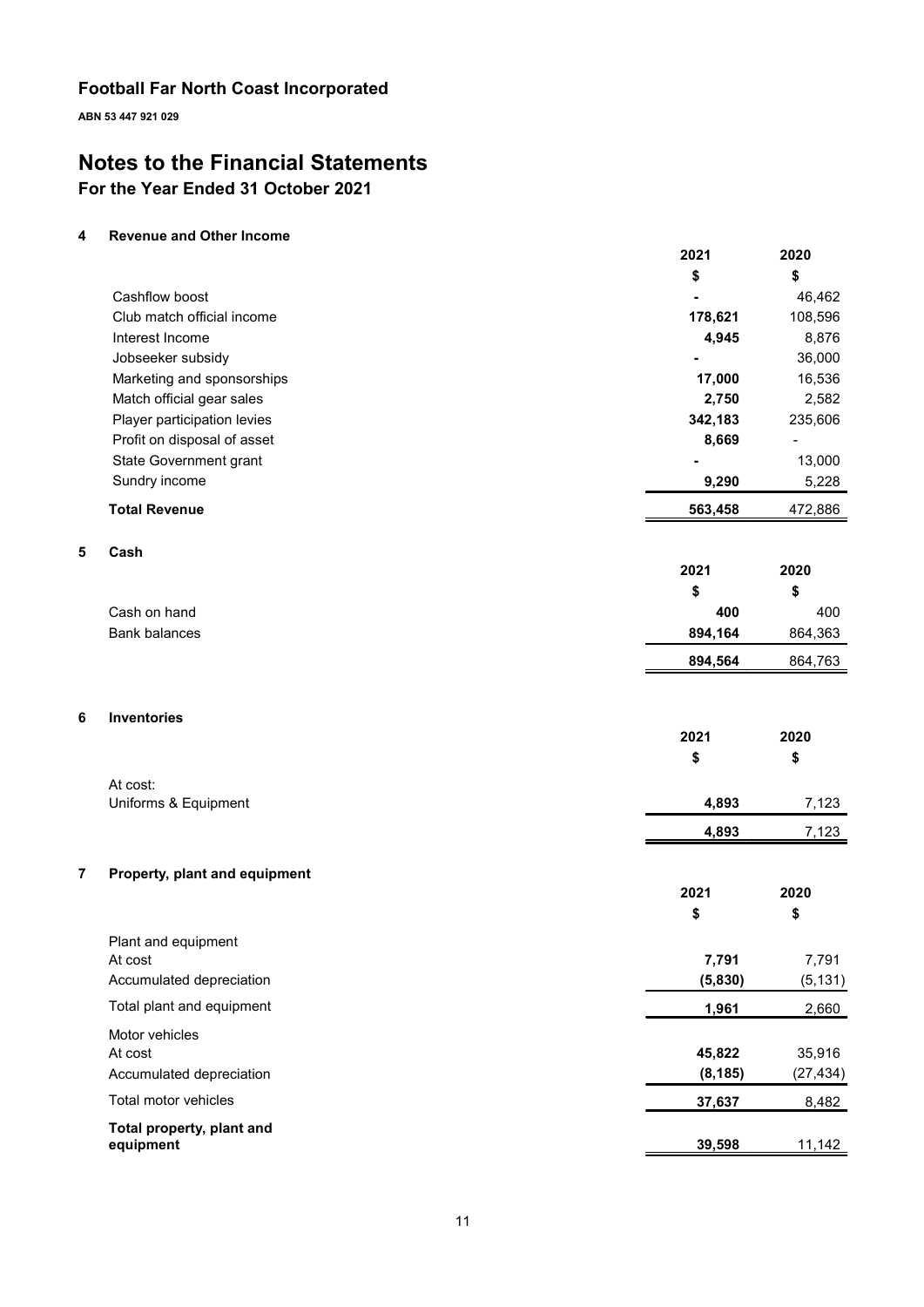ABN 53 447 921 029

# Notes to the Financial Statements

## For the Year Ended 31 October 2021

#### 8 Other Assets

|                             | 2021  | 2020   |
|-----------------------------|-------|--------|
|                             | S     | \$     |
| <b>CURRENT</b>              |       |        |
| Accrued interest receivable | 1,650 | 11,232 |
|                             | 1,650 | 11,232 |

#### 9 Leases

#### Association as a lessee

The Association has a lease over a building.

#### Right-of-use assets

|                |                                 | <b>Buildings</b><br>\$ | <b>Total</b><br>\$ |
|----------------|---------------------------------|------------------------|--------------------|
|                | Year ended 31 October 2021      |                        |                    |
|                | Balance at beginning of year    | 21,971                 | 21,971             |
|                | Depreciation charge             | (18, 833)              | (18, 833)          |
|                | Balance at end of year          | 3,138                  | 3,138              |
|                | <b>Lease liabilities</b>        |                        |                    |
|                |                                 | 2021                   | 2020               |
|                |                                 | \$                     | \$                 |
| <b>CURRENT</b> |                                 |                        |                    |
|                | Lease liabilities               | 3,243                  | 19,057             |
|                |                                 | 3,243                  | 19,057             |
|                | <b>NON CURRENT</b>              |                        |                    |
|                | Lease liabilities               |                        | 3,243              |
|                |                                 |                        | 3,243              |
|                |                                 | 3,243                  | 22,300             |
| 10             | <b>Trade and Other Payables</b> |                        |                    |
|                |                                 | 2021                   | 2020               |
|                |                                 | \$                     | \$                 |
| <b>CURRENT</b> |                                 |                        |                    |

|                     | 44,438 | 59,683 |
|---------------------|--------|--------|
| Payroll liabilities | 9.557  | 4.902  |
| Accrued expenses    | 8.148  | 29,991 |
| GST payable         | 26,733 | 24,790 |
| <b>CURRENT</b>      |        |        |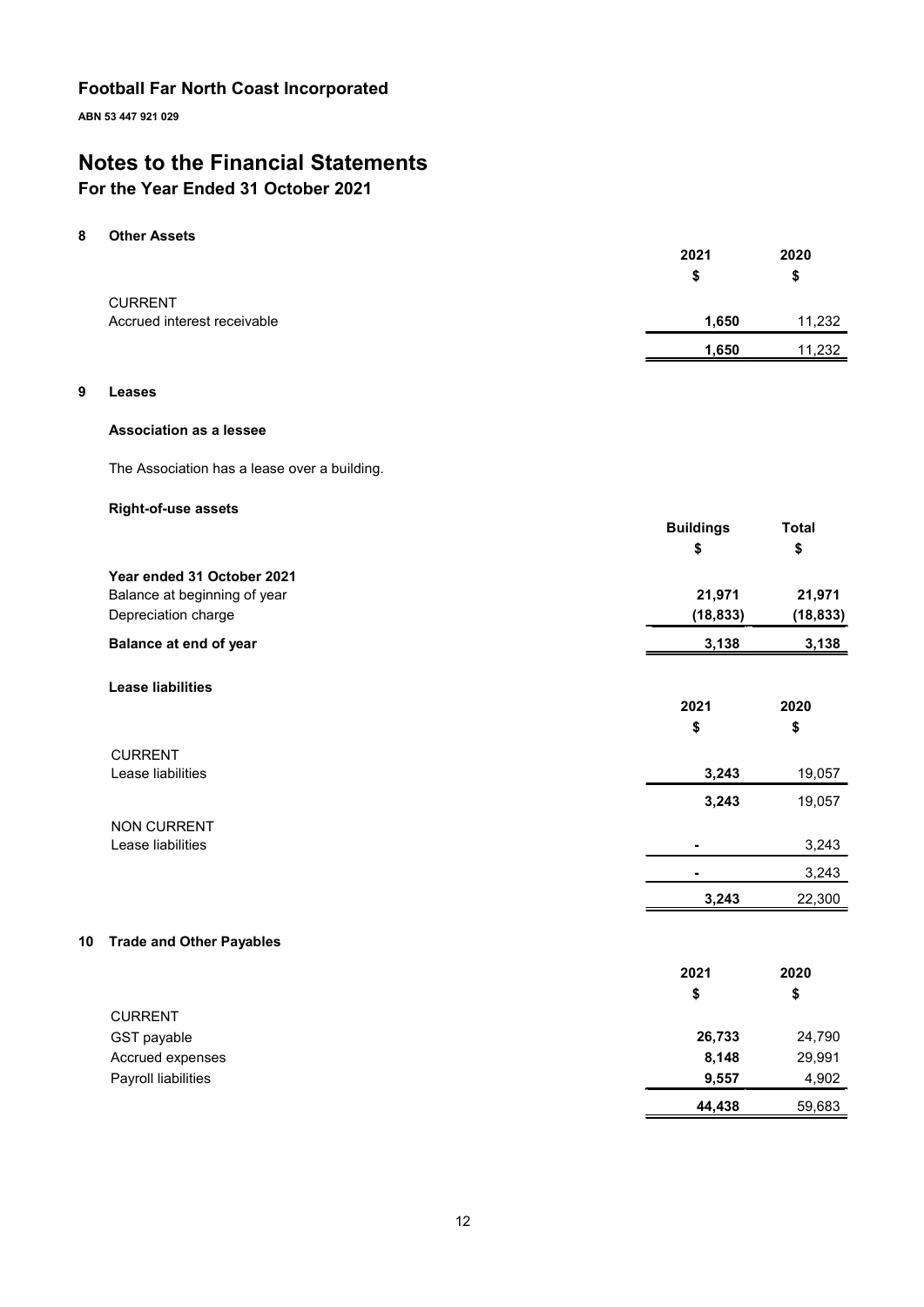ABN 53 447 921 029

# Notes to the Financial Statements

For the Year Ended 31 October 2021

11 Borrowings

|                                     | 2021       | 2020           |
|-------------------------------------|------------|----------------|
|                                     | \$         | \$             |
| <b>CURRENT</b>                      |            |                |
| Finance lease                       | 8,004      | 14,784         |
| <b>Total current borrowings</b>     | 8,004      | 14,784         |
|                                     |            |                |
|                                     | 2021<br>\$ | 2020<br>\$     |
| NON-CURRENT                         |            |                |
| Finance lease                       | 17,677     | $\blacksquare$ |
| <b>Total non-current borrowings</b> | 17,677     |                |
| <b>Employee Benefits</b><br>12      |            |                |
|                                     | 2021       | 2020           |
|                                     | \$         | \$             |
| <b>Current liabilities</b>          |            |                |
| Annual leave                        | 23,473     | 22,493         |
| Long service leave                  | 21,022     | 22,192         |
|                                     | 44,495     | 44,685         |
| Non-current liabilities             |            |                |
| Long service leave                  | 6,234      | 4,242          |
|                                     | 6,234      | 4,242          |

#### 13 Contingencies

In the opinion of the Committee of Management, the Association did not have any contingencies at 31 October 2021 (31 October 2020:None).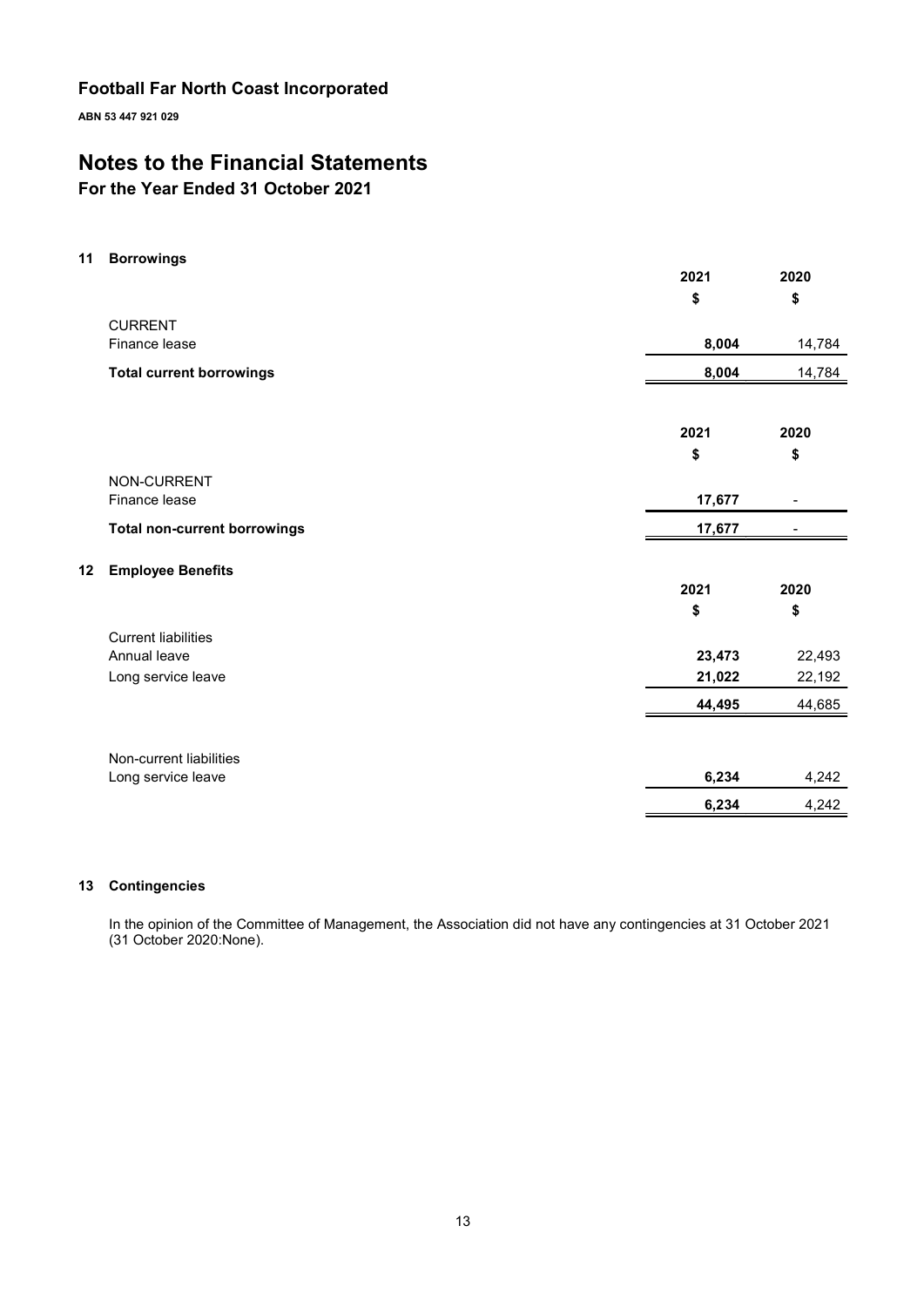ABN 53 447 921 029

# Notes to the Financial Statements

For the Year Ended 31 October 2021

#### 14 Cash Flow Information

#### (a) Reconciliation of result for the year to cashflows from operating activities

Reconciliation of net income to net cash provided by operating activities:

|                                                                         | 2021      | 2020      |
|-------------------------------------------------------------------------|-----------|-----------|
|                                                                         | \$        | \$        |
| Profit for the year                                                     | 49,216    | 46,988    |
| Cash flows excluded from profit<br>attributable to operating activities |           |           |
| Non-cash flows in profit:                                               |           |           |
| - depreciation                                                          | 28,504    | 23,598    |
| - net gain on disposal of property, plant<br>and equipment              | (8,669)   |           |
| Changes in assets and liabilities:                                      |           |           |
| - (increase)/decrease in other assets                                   | 9,582     | (7,962)   |
| - (increase)/decrease in inventories                                    | 2,230     | (2,801)   |
| - increase/(decrease) in income in<br>advance                           |           | (14, 985) |
| - increase/(decrease) in trade and<br>other payables                    | (12, 514) | 43,991    |
| - increase/(decrease) in employee<br>benefits                           | 1,802     | 5,711     |
| Cashflows from operations                                               | 70,151    | 94,540    |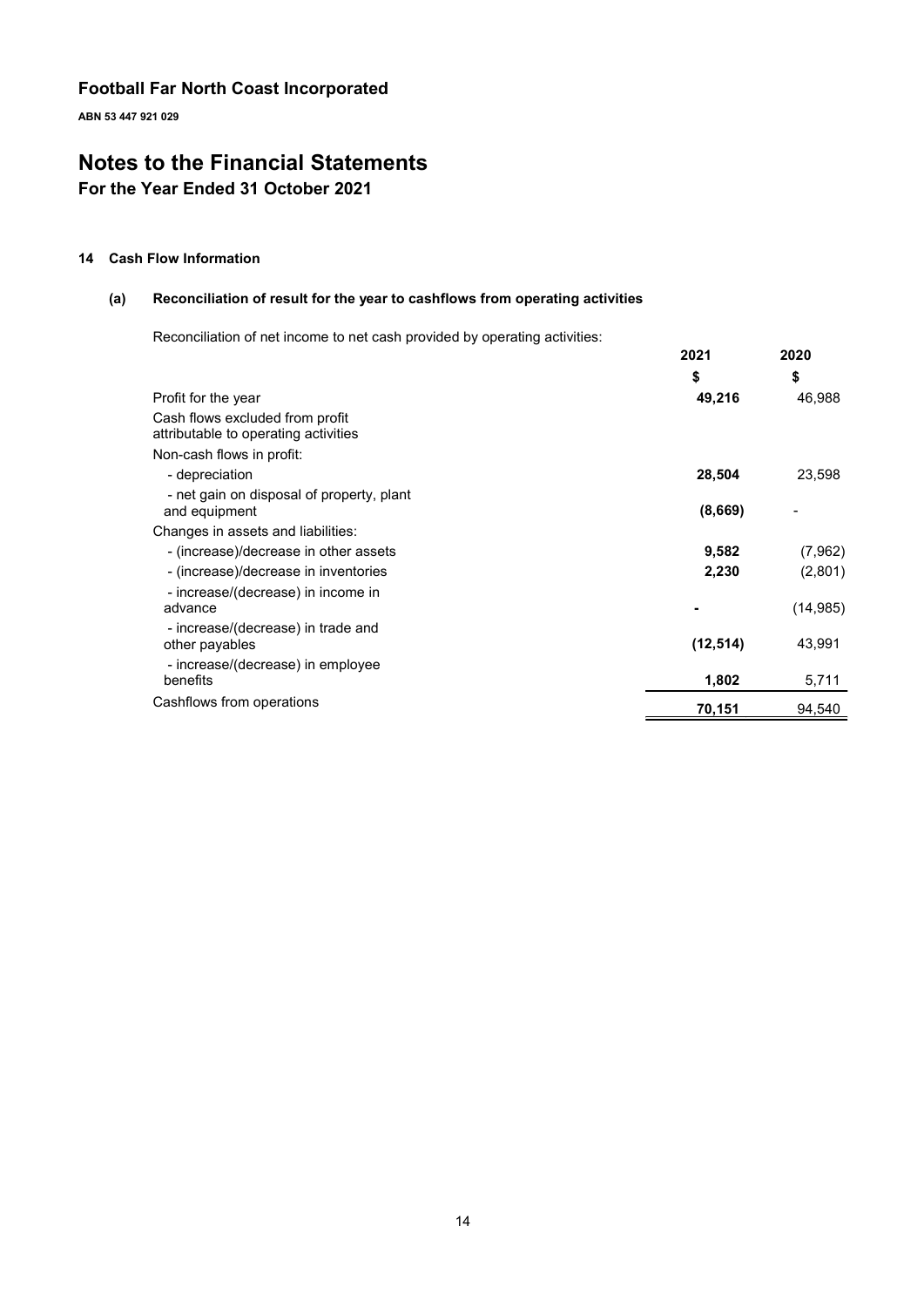ABN 53 447 921 029

# **Statement by Members of the Committee**

The committee has determined that the Association is not a reporting entity and that this special purpose financial report should be prepared in accordance with the accounting policies outlined in Note 2 to the financial statements.

In the opinion of the committee the financial report as set out on pages 1 to 14:

- Presents fairly the financial position of Football Far North Coast Incorporated as at 31 October 2021 and its  $1.$ performance for the year ended on that date.
- $2.$ At the date of this statement, there are reasonable grounds to believe that Football Far North Coast Incorporated will be able to pay its debts as and when they fall due.

This statement is made in accordance with a resolution of the committee and is signed for and on behalf of the committee by:

Teller Committee member.

Committee member ........

Dated

 $2/12/21$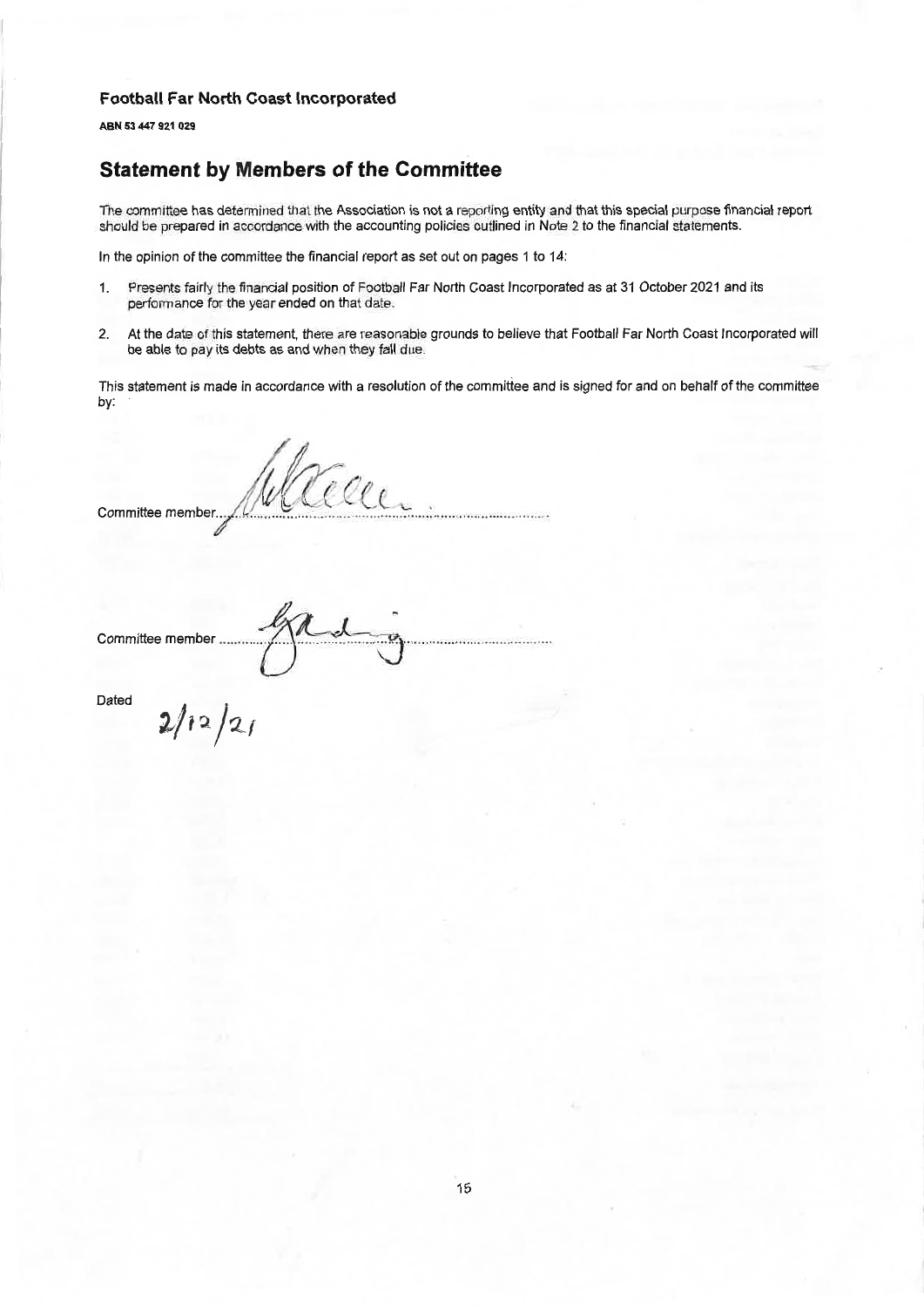

# INDEPENDENT AUDITOR'S REPORT TO THE MEMBERS OF FOOTBALL FAR NORTH COAST INCORPORATED

### **Opinion**

We have audited the financial report of Football Far North Coast Incorporated (the Entity), which comprises the statement of financial position as at 31 October 2021, the statement of profit or loss and other comprehensive income, the statement of cash flows and the statement of changes in equity for the year then ended, and notes to the financial statements, including a summary of significant accounting policies and managements' assertion statement.

In our opinion, the accompanying financial report presents fairly, in all material respects, the financial position of the Entity as at 31 October 2021, and its financial performance for the year then ended in accordance with the financial reporting requirements of the Associations Incorporation Act 2009 (NSW).

### Basis for Opinion

We conducted our audit in accordance with Australian Auditing Standards. Our responsibilities under those standards are further described in the Auditor's Responsibilities for the Audit of the Financial Report section of our report. We are independent of the Entity in accordance with the ethical requirements of the Accounting Professional and Ethical Standards Board's APES 110 Code of Ethics for Professional Accountants (the Code) that are relevant to our audit of the financial report in Australia. We have also fulfilled our other ethical responsibilities in accordance with the Code.

We believe that the audit evidence we have obtained is sufficient and appropriate to provide a basis for our opinion.

#### Emphasis of Matter – Basis of Accounting

We draw attention to Note 1 to the financial report, which describes the basis of accounting. The financial report has been prepared to assist Football Far North Coast Incorporated to meet the requirements of the applicable legislation. As a result, the financial report may not be suitable for another purpose. Our opinion is not modified in **Liamore Office** respect of this matter.

**REGISTERED COMPANY AUDITORS** 

**GJ Smith BRALLIACA DIRE** Si Trustum **HAM, CALDER** TL Kirkland

> **SMSF AUDITORS GJ Gmith** Blue, LLB, CA, DEFP

**BRUCCA** 

Si Trustum BBus, CA DIDFF MJ Gahan Rob CA Da P

62 Woodlark St

PO Box 198 Lismore NSW 2480 102-5621 25时

**Ballina Office** 

2/37-41 Cherry St Ballinii NSW 2478 **t (12 6688 5666)** 

e admin@wca.com.au WOB COTTUBLE

More floan just Numbers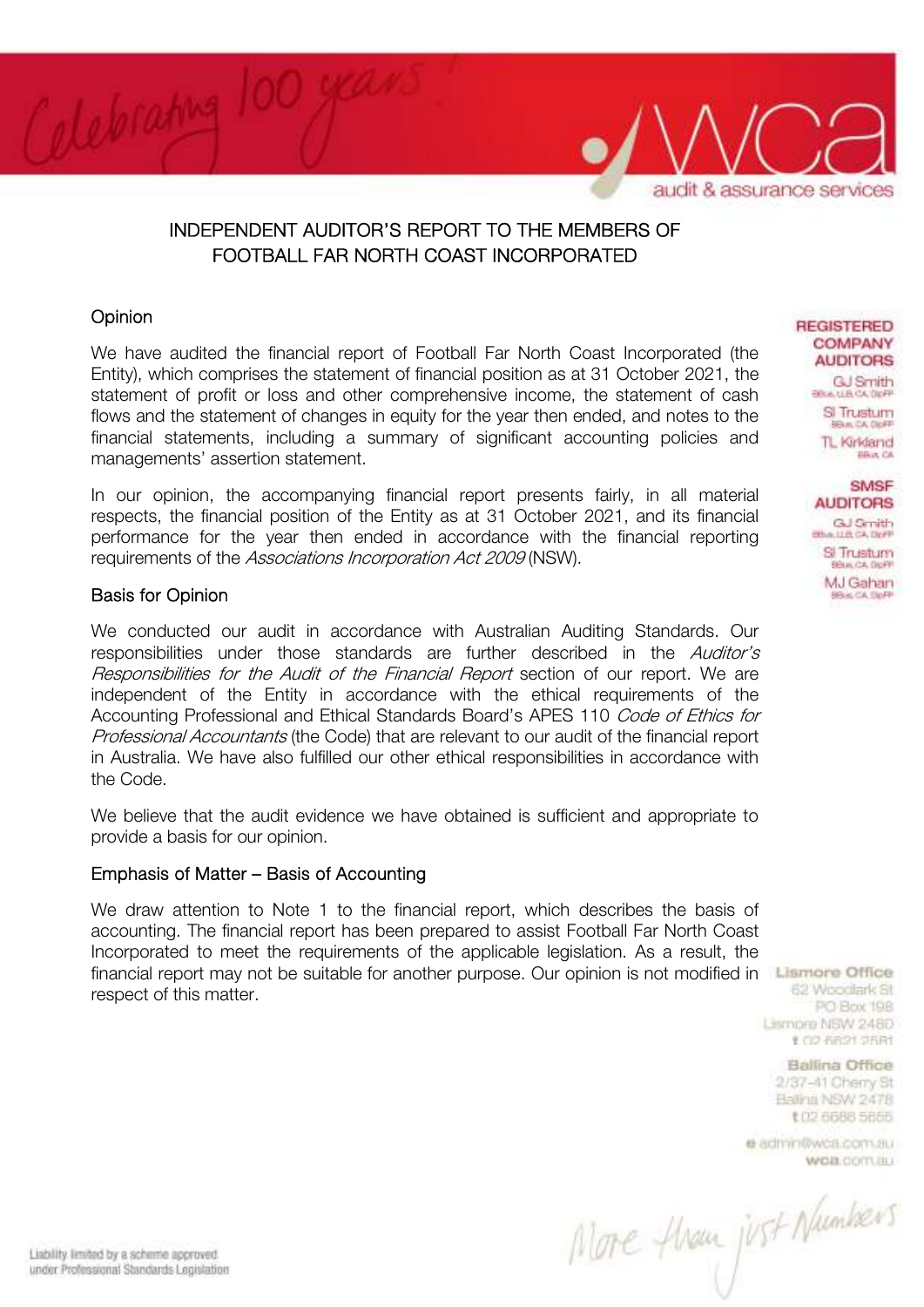

# INDEPENDENT AUDITOR'S REPORT TO THE MEMBERS OF FOOTBALL FAR NORTH COAST INCORPORATED

### Responsibilities of Management and Those Charged with Governance for the Financial Report

Management is responsible for the preparation and fair presentation of the financial report in accordance with the financial reporting requirements of the Associations Incorporation Act 2009 (NSW) and for such internal control as management determines is necessary to enable the preparation and fair presentation of a financial report that is free from material misstatement, whether due to fraud or error.

In preparing the financial report, management is responsible for assessing the Entity's ability to continue as a going concern, disclosing, as applicable, matters relating to going concern and using the going concern basis of accounting unless management either intends to liquidate the Entity or to cease operations, or has no realistic alternative but to do so.

Those charged with governance are responsible for overseeing the Entity's financial reporting process.

#### Auditor's Responsibilities for the Audit of the Financial Report

Our objectives are to obtain reasonable assurance about whether the financial report as a whole is free from material misstatement, whether due to fraud or error, and to issue an auditor's report that includes our opinion. Reasonable assurance is a high level of assurance, but is not a guarantee that an audit conducted in accordance with the Australian Auditing Standards will always detect a material misstatement when it exists. Misstatements can arise from fraud or error and are considered material if, individually or in the aggregate, they could reasonably be expected to influence the economic decisions of users taken on the basis of this financial report.

A further description of our responsibilities for the audit of the financial report is located at the Auditing and Assurance Standards Board website at: http://www.auasb.gov.au/Home.aspx. This description forms part of our auditor's report.

wca audit & assurance services pty ltd Authorised Audit Company

T. Killdard

Tania L Kirkland **Director** 

DATE: 3 December 2021

62 WOODLARK STREET LISMORE NSW 2480

Lismore Office 62 Woodlark St. PO Box 198 Lismore NSW 2480 102-5621 25时

**REGISTERED COMPANY AUDITORS GJ Smith BRALLIACA DIRE** Si Trustum **HAM, CALDER** TL Kirkland **BRUCCA** 

> **SMSF AUDITORS GJ Gmith** Blue, LLB, CA, DEFP Si Trustum BBus, CA DIDFF MJ Gahan Rob CA Da P

**Ballina Office** 2/37-41 Cherry St Ballinii NSW 2478 **t (12 6688 5665)** 

e admin@wca.com.au WOB COTTLIN

More floan just Numbers